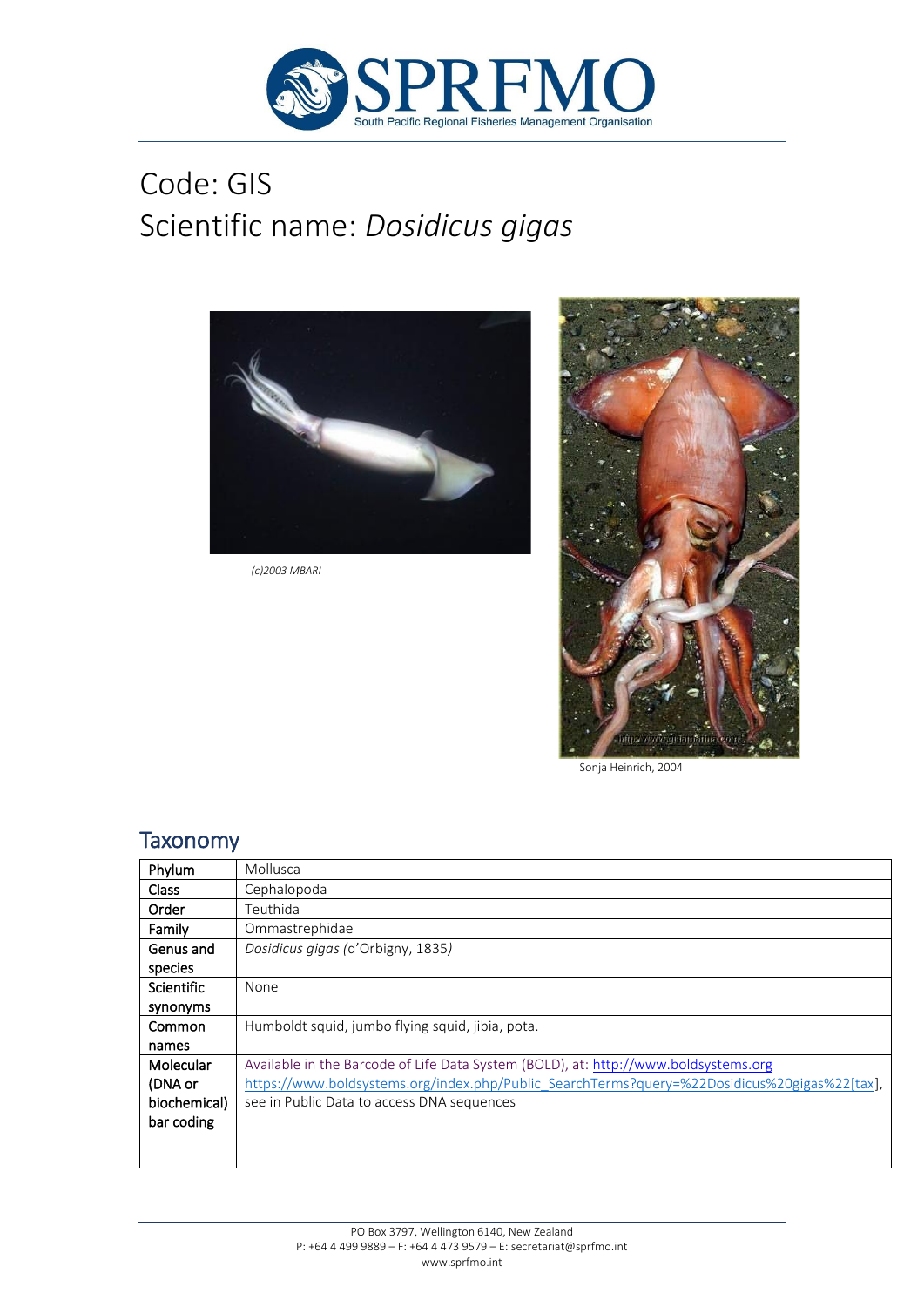# Species characteristics

#### Global distribution and depth range

*Dosidicus gigas* is endemic to the Eastern Pacific, ranging from Northern California to Southern Chile, and to 140˚W at the equator (Figure 1) (Nesis 1983, Nigmatullin et al. 2001). However, more recently the distribution limits shifted to 60°N and 50°S (Arkhipkin et al. 2015). Its range is stretched meridionally and is semi-oceanic (Nigmatullin et al. 2001) although the occasional presence of jumbo flying squid has been reported in higher latitudes, from 56°57'N off Cape Edgecumbe, Alaska (Cosgrove & Sendall 2005) to 50°00'S off Tierra del Fuego, Chile. Its range is limited by the isoline of phosphate concentration of 0.8 mg-at P-PO43-/m² in the 0-100m layer (Aleksandronets et al. 1983, as cited by Nigmatullin et al. 2001).

Adult squid undergo diel vertical migration with a night lift to the 0-200 m water layer, plunging in the daytime to 800-1000 m and deeper (Yatsu et al. 1999; Nigmatullin et al. 2001, Gilly et al. 2006, Bazino et al. 2010, Sakai et al. 2017, Csirke et al. 2018).

#### Distribution within South Pacific area

Straddling stocks occur off the coasts of Peru, Chile and Ecuador. Proportions inside and outside EEZs are unknown but trends have shown an increase of abundance in the high seas when coastal numbers are high. Large aggregations have been found in the zone of divergence of the Peruvian Oceanic current (17-22˚ S) (Nigmatullin 2002). *D. gigas* is commonly found along the entire Peruvian coast, occupying areas that can be located between 10 and more than 500 nautical miles (nm) away from the coast (Csirke et al. 2015), however large concentration occurs along the coast of northern Peru (Taipe et al. 2001). Off Chile, the *D. gigas* fishery is carried out in an extensive area from 32°30'S to 40°S and from the coast to 84°W (Fernandez & Vasquez 1995, Cubillos et al. 2004, Ibáñez et al. 2015).

#### General habitat and behaviour

*D. gigas* is a pelagic species inhabiting the areas offshores of the continental shelves, from the surfaces to depths of at least 1200 m (Nigmatullin et al. 2001). *D. gigas* can aggregate into schools that vary during the ontogeny (juvenile schools, 20-40 individuals; subadults schools, 20-200 individuals; adult schools, 2-5 to 10-12 individuals).

#### Population units and intraspecific groups

Based on biogeographic examinations, some authors proposed the existence of at least two stocks or population units of jumbo flying squid (*D. gigas*) throughout its range in the Eastern Pacific Ocean, one in the northern hemisphere and one in the southern hemisphere (Wormuth 1976, 1998, Nesis 1983, Clarke & Paliza 2000), which has been ratified by more recent genetic studies that have confirmed that the jumbo flying squid off Mexico (NE Pacific) and off Peru and Chile (SE Pacific) belong to separate populations and have been separated for a long enough time to develop significant genetic differences (Sandoval-Castellanos et al. 2007, 2009, 2010, Staaf et al. 2010).

About intraspecific groups, Nigmatullin et al. (2001) identified and described three intraspecific groups of this species that have been observed in both the northern (Bazino et al. 2007, Markaida 2006b) and southern hemisphere (Arguelles et al. 2001, 2008, 2017, Arguelles &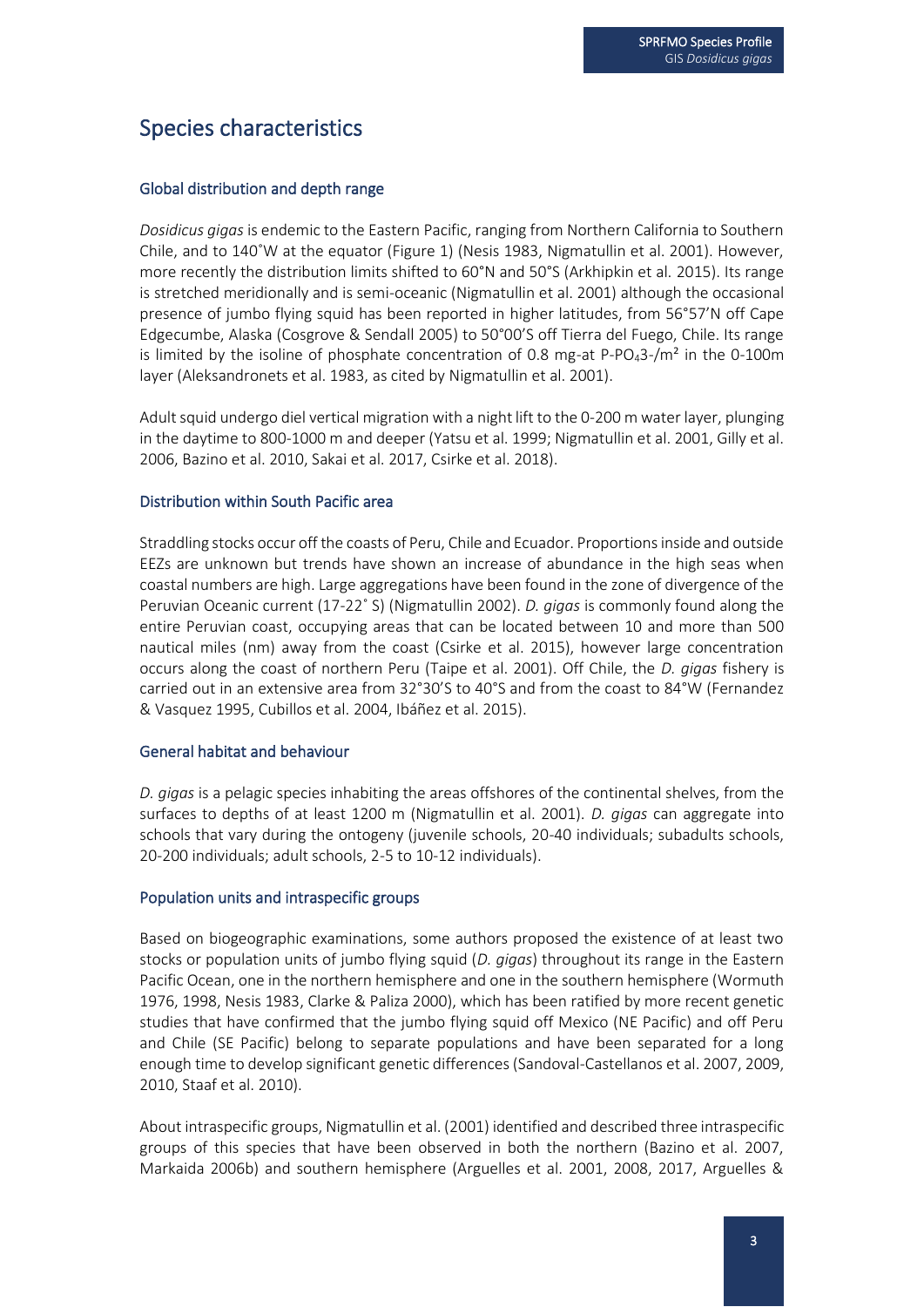Tafur 2010, Arguelles & Taipe 2018, Liu et al. 2013, 2013a, Li et al. 2016, 2017, Arkhipkin et al. 2015, Csirke et al. 2015), distinguishable by their maximum size and by the size at which male and females reach sexual maturity, with somewhat different areas of distribution and environmental preferences, which overlap partially and which, according to Nigmatullin et al. (2001), could correspond to different population stocks or subunits.





Figure 1. Known distribution of *D. gigas*. *Source: Roper et al. (2010).*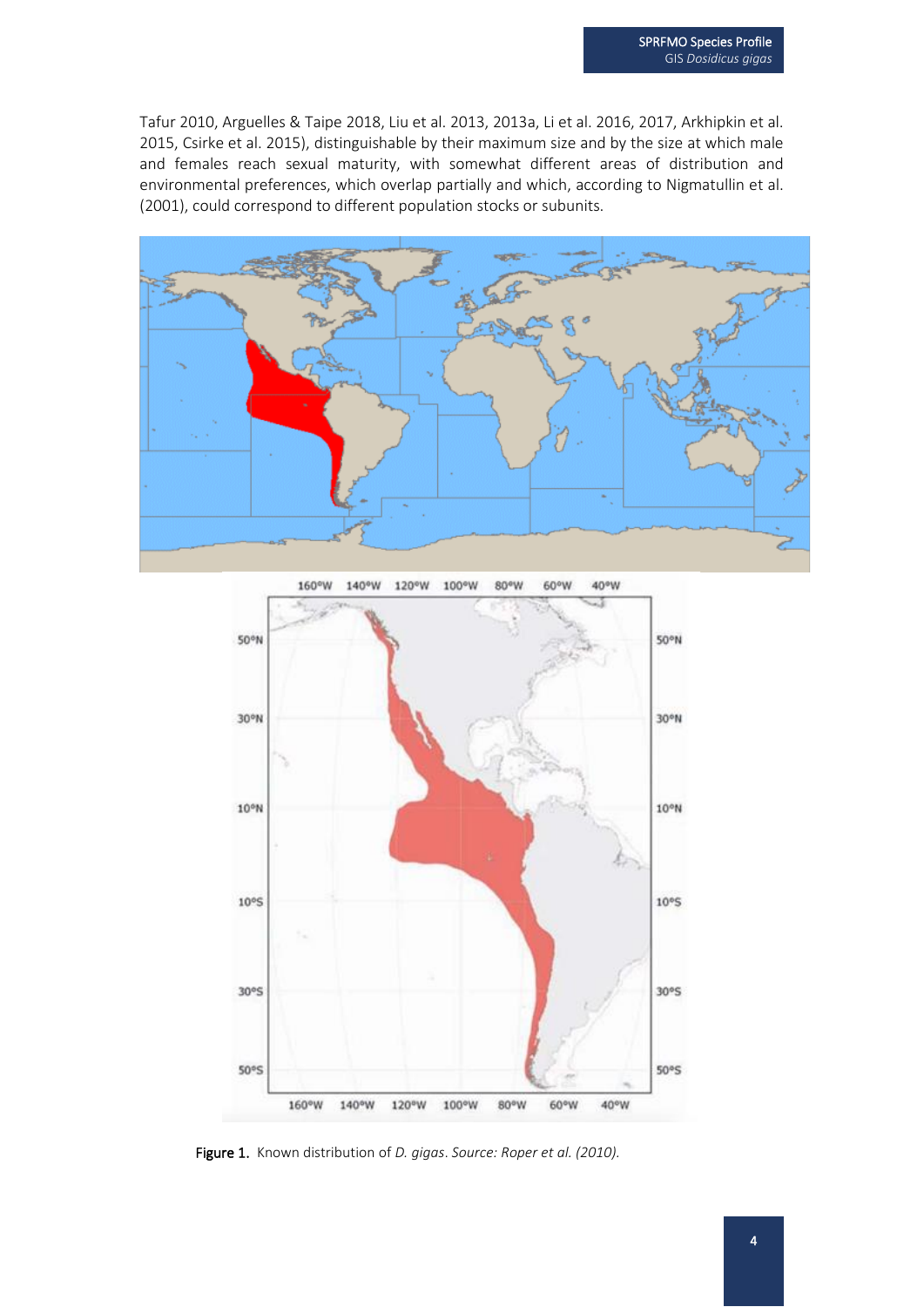#### Biological characteristics

Morphology: According to Nigmatullin et al. 2001, in terms of many of the important morphofunctional characteristics, that is, in the development of the jet propulsion system, fins, gladius, brain, statocysts, statoliths, etc. *D. gigas* has no substantial differences from the other four genera of Ommastrephinae (*Ommastrephes*, *Stenoteuthis*, *Eucleoteuthis* and *Hyaloteuthis*). They can be distinguished by the absence of large mantle skin photophores (only minor photophores are present), by the absence of eye and intestinal photophores in paralarvae (which are present in juveniles and subadults), and by elongates and attenuated arm ends. The arms of *D. gigas* have up to 200 pairs of suckers. The gladius is a typical ommastrephid type and characterised by double marginal ribs on the rachis, long lateral plates, being arc-like bent on the short stem, and the drop-like callus of the hypostracum on the ventral side of cone flages (Bizikov, 1996).

*Dosidicus gigas* has a conical-cylindrical mantle whose greatest radius is not always located in the open part, but often reaches its maximum near the middle portion. This does not seem related to gonadic growth or maturation, since it is also observed in immature specimens. The radius of the mantle is reduced gradually towards the area of insertion of the fins, ending as a conical tip. The edge of the base of the mantle in its ventral portion slightly turns outwards and upwards, between the cartilages that join the mantle with the siphon.

The fins have a rhomboid shape. The siphon is strong and muscular, with deep invagination and anterodorsally rounded. The foveola - the cleft that gives space to the siphon at the back of the head - has on average seven longitudinal grooves and four to five secondary folds on either side. The cartilage that joins the mantle with the head has an inverted T-shape bifurcation, characteristic of the Ommastrephidae family.

The head is generally wider in the back, with two large, very conspicuous globular eyes, without eyelids (Oegopsida) and placed on the sides of the head with an anterior projection. There is a proportionally large and strong beak.

The eight arms are practically identical, except for the right or left IV arm of the males, which is hectocotylized (copular organ), whose protective membrane is remarkably thick and has 13 holes on one side.

The ends of the arms are narrow and have 100 to 200 tiny suckers. In the corneal rings of the larger suckers there are from 8 to 25 little teeth. In the tentacular club the suckers are arranged in four rows. The tentacles are thinner than the arms and twice the length. The color of the skin can range from pale pink to purple, passing through brown (Ehrhardt et al. 1986, Roper et al. 2010).

*D. gigas* are monocyclic so they have only one reproductive season during their life. There is a distinct peak in spawning during spring and summer in the southern hemisphere (Nigmatullin et al. 2001). In Peruvian waters spawning extends throughout the year, with a main spawning peak during October to January, and a secondary peak in July and August. (Tafur & Rabi 1997, Tafur et al. 2001). Individual spawning periods are long and intermittent (batch spawning) (Nigmatullin et al. 2001). Spawning takes place both over the continental slope and in adjacent oceanic areas. It is presumed that spawning takes place in the near-surface water layer. In the Gulf of California, egg mass was found in warm waters (25-27°C) at a depth of 16 m in. The egg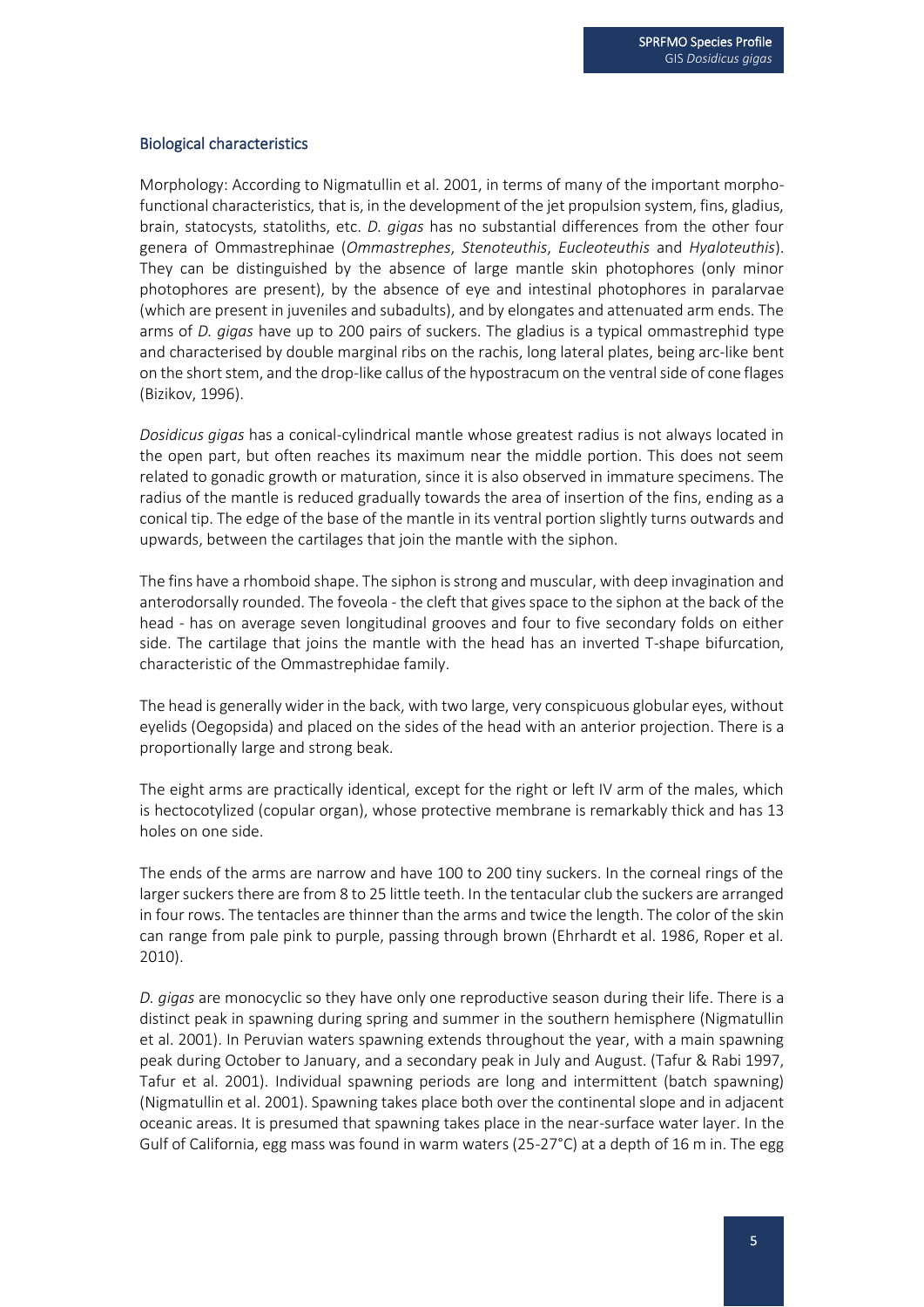mass resembled a semi-transparent grey cloud, with dimensions ranging from 3-4 m for the major equatorial diameter (Staaf et al. 2008).

*D. gigas* has a flexible and opportunistic behaviour (Markaida 2006b) which allows it to respond quickly to environmental variability (Rodhouse & Nigmatullin 1996); which is manifested in changes in the distribution, abundance, growth rate, size at maturity and longevity associated with the availability of food and oceanographic conditions (Arguelles et al. 2008).

*D. gigas* grows quickly and does not live for more than 2 years having an average life span of ~1 year (Arkhipkin & Murzov 1986, Masuda et al. 1998, Arguelles et al. 2001; Nigmatullin et al. 2001, Markaida et al. 2004, Liu et al. 2013, Goicochea-Vigo et al. 2019), although, some very large individuals can live for 18 months to 2 years (Nigmatullin et al. 2001).

Regarding the size at maturity, Nigmatullin et al. (2001) have reported three population groups each with different maturity ranges. Squid with small size at maturity (130-260 mm and 140- 340 mm for males and females respectively), squid with medium size at maturity (240-420 and 280-600 mm for males and females respectively) and squid with large sizes at maturity (> 400- 500 and 550-650 to 1000-1200 mm for males and females respectively). These groups have been reported by Tafur et al. (2018) for the period 1989-2016 who estimated the average mantle size or length at first maturity for smaller specimens with an average first maturity of 201 mm (with annual estimates between 91 and 336 mm) in males and 306 mm (with annual estimates between 186 and 447 mm) in females. And for larger specimens, first maturity was estimated as 514 m for males and 642 mm for females. In EEZ off the coast Chile, only individuals with large size at maturity (56.5 and 63.8 cm of mantle length for males and females respectively) were found (Liu et al. 2010).

Embryonic development lasts for 6-9 days at 18˚C. The mantle length (ML) at hatching averages 1.1 mm (Yatsu et al. 1999). In another study, Sakai et al. (2018) observed the early stages of embryonic development of jumbo flying squid under controlled conditions and determined that at 20°C the eggs hatched 6.5 days after spawning. Ontogenesis includes the following phases: paralarvae (1-10 mm ML), juvenile (15-100mm ML), sub-adult (150-350 mm ML), and adult (400-1000 mm ML), with three transitional periods. During these periods the morphology, food spectrum, and ecological status of the squid change (see Nigmatullin et al. 2001).

The maximum potential fecundity was estimated at 32 million oocytes, and this potential is closely related to female size (Nigmatullin & Markaida 2008).

#### Biological productivity

Productivity is very high. The onset of maturity is early, fecundity is high and the species is very short-lived  $\sim$ 1 year, which indicates that the proportion of the total biomass that can be harvested is very large.

#### Role of species in the ecosystem

*D. gigas* is thought to play an important role in oceanic food webs. They are prey to a variety of predators such as pelagic fish, marine birds, and mammals. Juveniles are preyed upon by large carnivorous fish, small tuna, squid, and gulls; sub-adults are preyed upon by dorado, snake mackerel, yellowfin tuna, and other large tunas, fur seals; and adults by sharks, swordfish,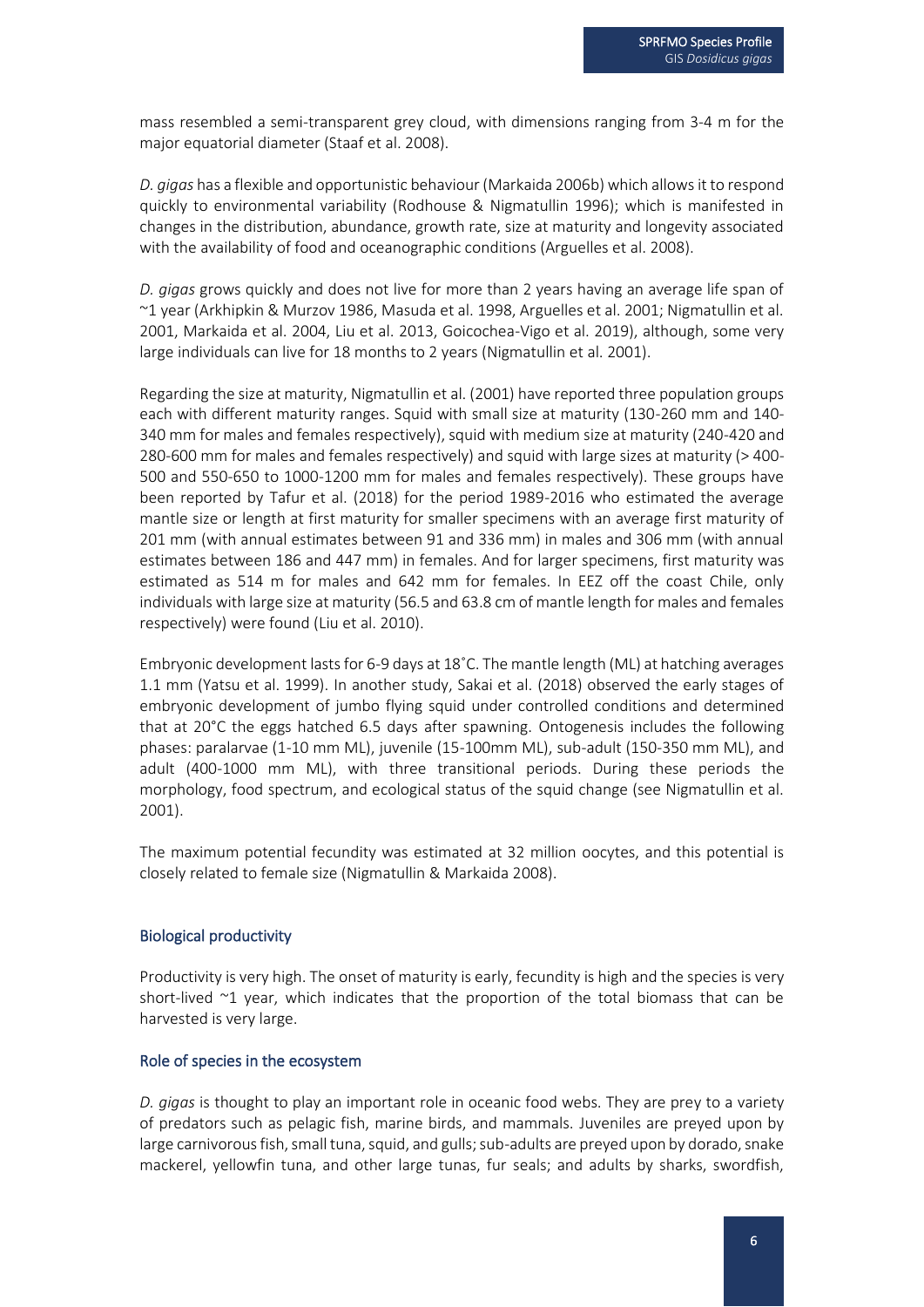striped marlin, sperm whales and pilot whales (Nigmatullin et al. 2001). Sperm whale stomach contents from the southeast Pacific have shown that *D. gigas* is their main prey (Clarke et al. 1988). Before the moratorium on commercial whaling, the biomass of *D. gigas* consumed by exploited sperm whales in the eastern Pacific was estimated to be nearly 10 million tonnes (Clarke et al. 1988).

Studies in the Gulf of California have reported that the jumbo squid feeds predominantly on mesopelagic fishes such as myctophids. Pteropods, micronekton squid, megalopae, and euphausiids have also been reported in the stomachs of jumbo squid (Markaida 2006a).

*D. gigas* prey in the Southeast Pacific appears similar to that in the Gulf of California. A predominance of myctophids was observed, however, the gonostomatid *Vinciguerria lucetia*  was the second in fish prey importance (Shchetinnikov 1989). The jumbo flying squid in the northern Peruvian Current system consume high percentages by weight of mesopelagic fish, such as *Vinciguerria lucetia, Lampanyctus* spp., *Myctophum nitidulum*, *M. aurolaternatum* and *Diogenichthys laternatus*, as well as cephalopods, including their own species (cannibalism), the squid *Abraliopsis affinis*, the nautilus *Argonauta* spp., several species of Loliginidae, and other invertebrates such as euphausidae and the squat lobster *Pleuroncodes monodon* (Alegre at al. 2014)

*D. gigas* are recognized as voracious and adaptable predators of a broad range of prey including small crustaceans and fishes at early life stages and shift to micronekton, larger fishes, and cephalopods (including cannibalism) as they grow (Nigmatullin et al., 2001; Alegre et al., 2014). Ontogenetic changes in the morphology of the capture apparatus (e.g., arms and beaks) seem to reflect the increasing capacity to seize or bite different size spectrum of prey (Franco-Santos & Vidal, 2014; Gong et al., 2018). Prey size increases as the squid grow (Schchetinnikov, 1989). Prey size, on average, is commonly between 5-7 cm and occasionally larger 10-15 cm for larger adult squid (Markaida & Sosa-Nishizaki 2003). A high occurrence of cannibalism (up to 70%) has been observed (Markaida 2006a).

Stable isotope analyses have complemented stomach content studies, suggesting that larger adult squid consumed prey of a higher trophic position than myctophids (Ruiz-Cooley et al. 2006). However, in Peruvian waters the high inter individual variability of nitrogen isotope with mantle length indicates that *D. gigas* can prey on al high variety of resources at any stage of their life cycle (Lorrain et al. 2011, Arguelles et al. 2012), indicating that *D. gigas* has a high potential to adapt to environmental changes.

## Impacts of Fishing

#### Habitat damage

There is likely to be minimal if any damage to the habitat due to the highly selective type of fishing methods (jiggers) that are mostly employed.

### References

Alegre, A., Ménard, F., Tafur, R., Espinoza, P., Argüelles, J., Maehara, V., Flores, O., Simier, M., Bertrand, A. (2014). Comprehensive model of Jumbo squid *Dosidicus gigas* trophic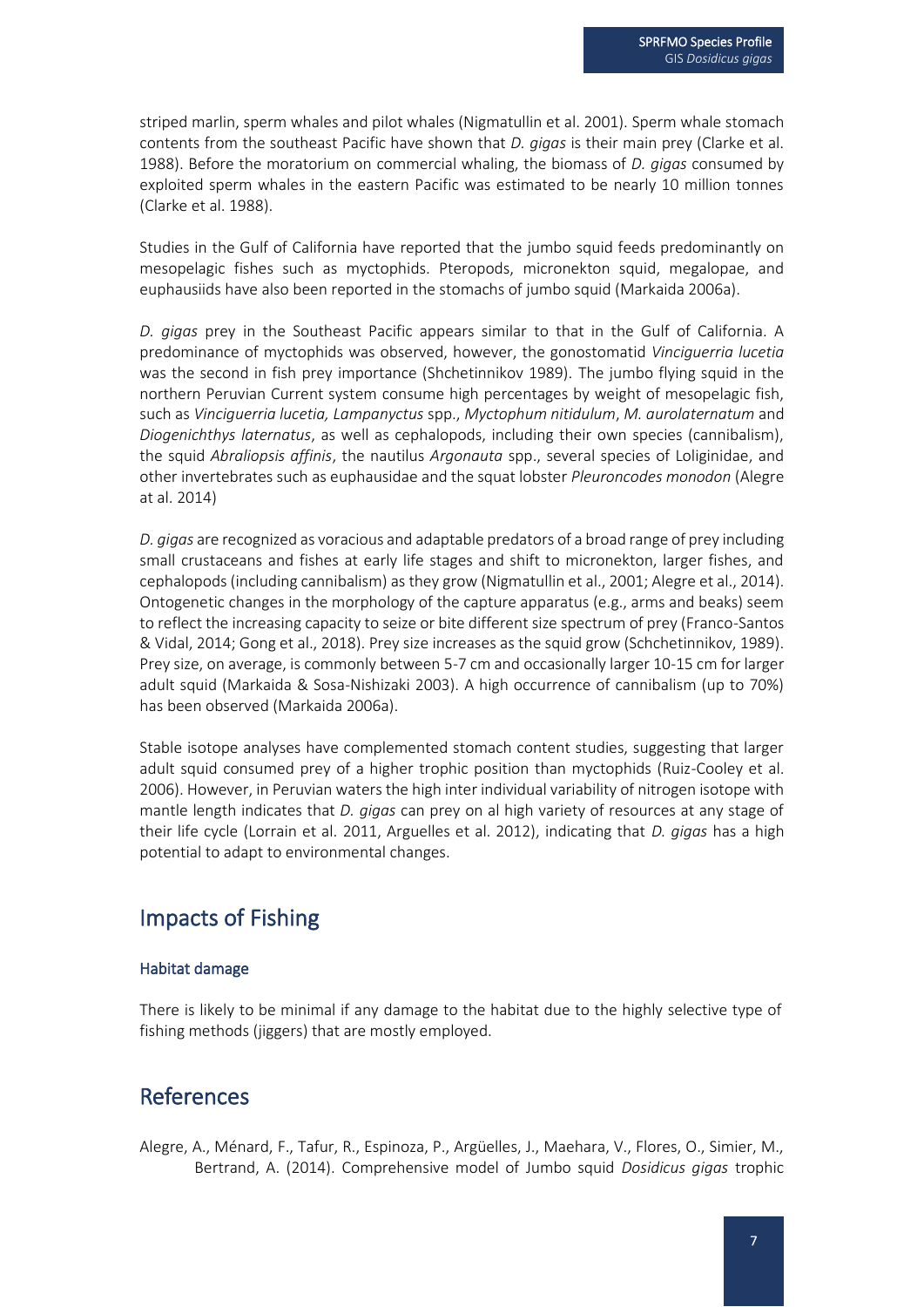ecology in the Northern Humboldt current system. *PLoS One* 9(1), e85919: 11p doi: 10.1371/journal. pone.008591

- Arguelles, J., Rodhouse, P.G., Villegas, P., Castillo, G. (2001). Age, growth and population structure of the jumbo flying squid *Dosidicus gigas* in Peruvian waters. *Fisheries Research* 54: 51-31.
- Argüelles, J., Tafur, R., Taipe, A., Villegas, P., Keyl, F., Dominguez, N., Salazar, M. (2008). Size increment of jumbo flying squid *Dosidicus gigas* mature females in Peruvian waters, 1989–2004. *Progress in Oceanography.* 79: 308-312.
- Argüelles, J., Tafur, R. (2010). New insights on the biology of the jumbo squid *Dosidicus gigas* in the Northern Humboldt Current System: size at maturity, somatic and reproductive investment. *Fisheries Research.* 106: 185-192.
- Arguelles, J., Lorrain, A., Cherel, Y., Graco, M., Tafur, R., Alegre, A., Espinoza, P., Taipe, A., Ayón, P., Bertrand, A. (2012). Tracking habitat and resources use for the jumbo squid *Dosidicus gigas*: a stable isotope analysis in the Northern Humboldt Current System. *Marine Biology* 159: 2105-2116.
- Argüelles, J., Csirke, J., Mariategui, L., Castillo, R. (2017). Distribution, size composition, possible stock structure and the assessment of jumbo flying squid (*Dosidicus gigas*) off Peru. Paper presented at the 5th meeting of the Scientific Committee of the SPRFMO, Shanghai, China. 23-28 September. SPRFMO Doc. SC5-SQ07 rev1: 11 p. [\(https://www.sprfmo.int/assets/SC5-2017/](https://www.sprfmo.int/assets/SC5-2017/) SC5-SQ07-rev1-Distribution-Size-Stockstructure-andAssessment-for-Jumbo-flying-squid.pdf)
- Argüelles, J., Taipe, A. (2018). Variabilidad espacio temporal de la estructura por tallas de *Dosidicus gigas* (d'Orbignyi, 1835) en aguas peruanas entre 1958 y 2012. *Boletin Instituto Mar Perú.* 33(2): 167-177*.*
- Arkhipkin, A., Murzov, S. (1986). Age and growth patterns of *Dosidicus gigas* (Ommastrephidae). In: Ivanov, B. (Ed.) Present state of fishery for squids and prospects of its development. VNIRO Press, Moscow. (In Russian, Spanish Translation). 107-123.
- Arkhipkin, A., Rodhouse, P., Pierce, G., Sauer, W., Sakai, M., Allcock, L., Arguelles, J., Bower, J., Castillo, G., et al. (2015). World squid fisheries. *Reviews in fisheries science & aquaculture,* 23:2, 92-252, DOI: 10.1080/23308249.2015.1026226
- Bazino, G., Salinas-Zavala, C., Markaida, U. (2007). Variability in the populations structure of jumbo squid (*Dosidicus gigas*) in Santa Rosalia, Central Gulf of California. *Ciencias Marinas* 33 (2): 173-186.
- Bazino, G., Gilly, W., Markaida, U., Salizas-Zavala, C., Ramos-Castillejo, J. (2010). Horizontal movements, vertical-habitat utilization and diet of the jumbo squid (*Dosidicus gigas*) In the Pacific Ocean off Baja California Sur, Mexico. *Progress in Oceanography 86:59-71.*
- Bizikov, V.A. (1996). Atlas of morphology and anatomy of the gladius of squids. Moscow: VNIRO Publishing, 248 pp. (In Russian with English summaries of all 11 chapters).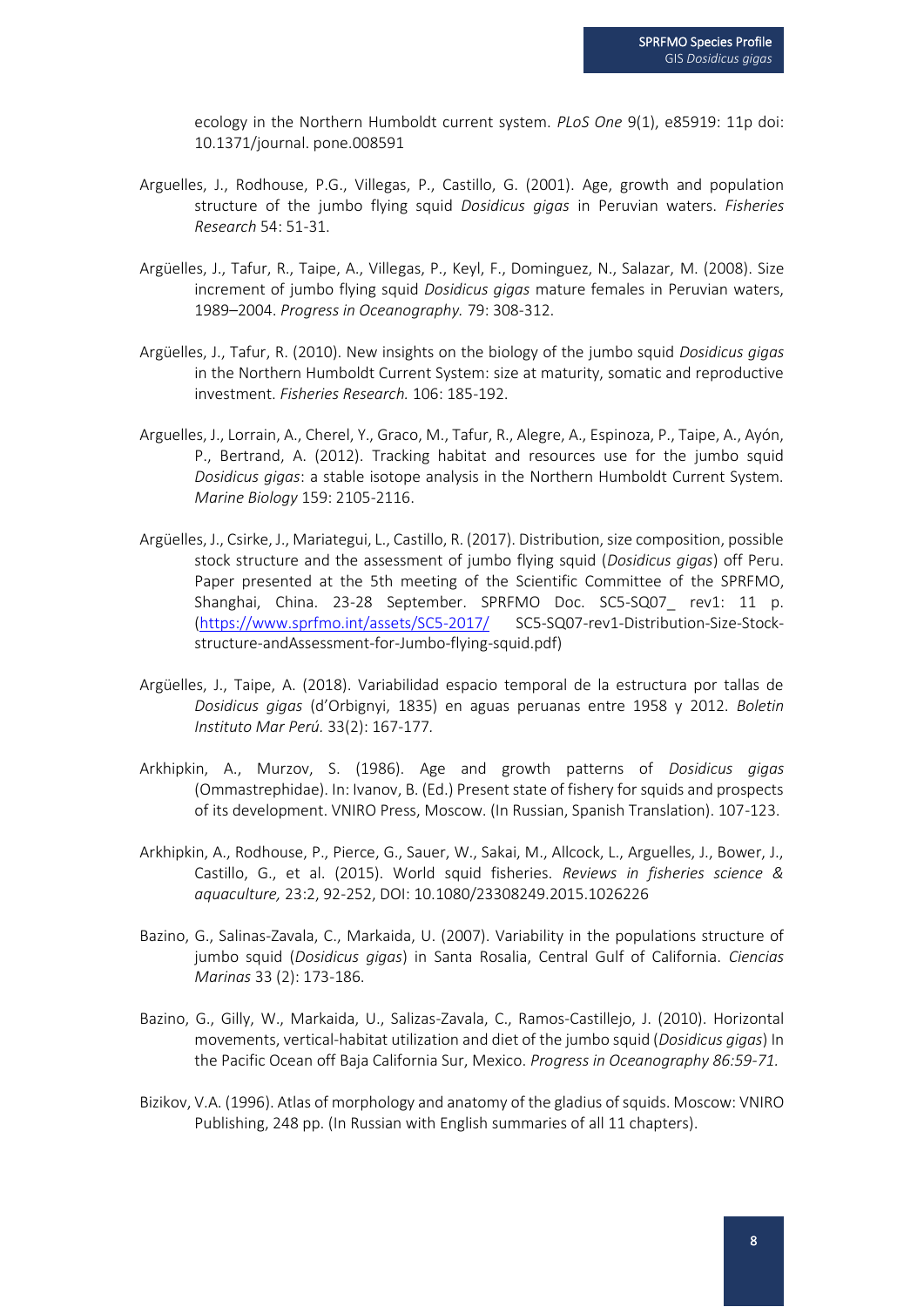- Clarke, R., Paliza, O., Aguayo, A. (1988). In: Pilleri, G. (Ed.), Sperm whale of the southeast Pacific. Part IV fatness, food and feeding. Investigations on Cetacea, Vol. XXI, pp. 53-195.
- Clarke, R., Paliza, O. (2000). The Humboldt Current squid *Dosidicus gigas* (Orbigny, 1835). *Revista de Biologia Marina y Oceanografia.* 35: 1-38.
- Csirke, J., Alegre, A., Argüelles, J., Guevara-Carrasco, R., Mariátegui, L., Segura, M., Tafur, R., Yamashiro, C. (2015). Main biological and fishery aspects of the jumbo squid (*Dosidicus gigas*) in the Peruvian Humboldt Current System. Paper presented at the 3rd meeting of the Scientific Committee of the SPRFMO. Port Vila, Vanuatu. 28 September - 3 October 2015. SPRFMO Doc. SC-03-27: 33p. [\(http://www.sprfmo.int/assets/Meetings/](http://www.sprfmo.int/assets/Meetings/) Meetings-2013-plus/SC-Meetings/3rd-SC-Meeting-2015/ Papers/SC-03-27-Biologicaland-fishery-aspects-of-thejumbo-squid-in-the-Peruvian-Humboldt-current.pdf)
- Csirke, J., Arguelles, J., Alegre, A., Ayon, P., Bouchon, M., Castillo, G., Castillo, R., Cisneros, R., Guevara-Carrasco, R., Lau, L., Mariátegui, L., Salazar, C., Tafur, R., Torrejon, J., Yamashiro, C. (2018). Biology, population structure and fisheries of jumbo flying squid (*Dosidicus gigas*) in Peru. *Boletin Instituto Mar Perú* 33(2):302-364*.*
- Cosgrove, J.A., Sendall, K.A. (2005). First records of *Dosidicus gigas*, the Humboldt squid in the temperate Northeastern Pacific. *Archives of the British Columbia Royal Museum, Victoria, Canada. 10 p.* [\(https://www.](https://www/) researchgate.net/publication/265815348)
- Cubillos, L., Ibáñez, Ch., Gonzales, C., Sepúlveda, A., Gallardo, M., Garrido, J., Cid, E., Bruno, C., Pincheira, C., Mena, R., Carrasco, P., Torres, R., Vera, C. (2004). Informe Final. Pesca de jibia (*Dosidicus gigas*) con red de cerco entre la V y X regiones, año 2003. Instituto de Investigación pesquera. 48 p.
- d'Orbigny, A. (1835). Mollusques. Voyage dans l'Amérique Méridionale 5 (3), 758 pp. (1835- 1847).
- Ehrhardt, N.M., Solis, N.A., Jacquemin, P.S., Ortiz, J., Ulloa, P., Gonzales, G., García, F. (1986). Análisis de la biología y condiciones del stock del calamar gigante *Dosidicus gigas* en el Golfo de California México, durante 1980. *Ciencia Pesquera. Inst. Nal. Pesca. Sria Pesca. México* 5:63-76.
- Fernandez, F., Vasquez, J.A. (1995). The jumbo flying squid *Dosidicus gigas* (Orbigny, 1835) in Chile: analysis of an ephemeral fishery. *Estudios Oceanologicos 14*: 17-21.
- Franco-Santos, R.M., Vidal, E.A.G. (2014). Beak development of early squid paralarvae (Cephalopoda: Teuthoidea) may reflect an adaptation to a specialized feeding mode. *Hydrobiologia* 725, 85–103.
- Gilly, W.F., Elliger, C.A., Salinas, C.A., Camarilla-Coop, S., Bazzino, G., Beman, M. (2006) Spawning by jumbo squid *Dosidicus gigas* in San Pedro Martir Basin, Gulf of California, Mexico. *Marine Ecology Progress Series 131*: 125-133.
- Goicochea-Vigo, C., Morales-Bohorquez, E., Zepeda-Benitez, V., Hidalgo-de-la-Toba, J., Aguirre-Villaseñor, H., Mostacero-Koc, J., Atoche-Suclupe, D. (2019). Age and growth estimates of the jumbo flying squid (*Dosidicus gigas*) off Peru. *Aquatic Living Resources.* 32:7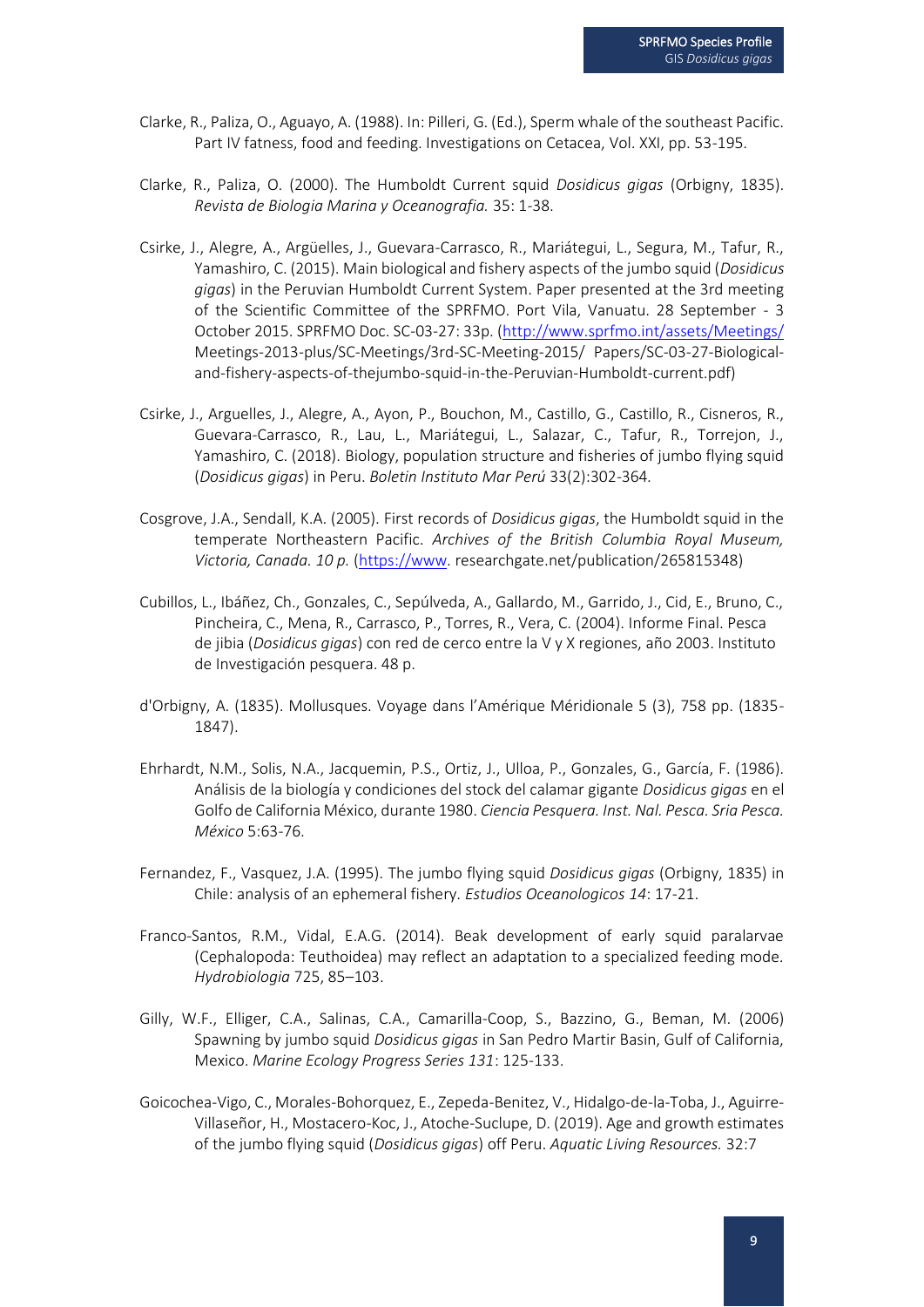- Gong, Y., Ruiz-Cooley, R.I., Hunsicker, M.E., Li, Y., Chen, X. (2018). Sexual dimorphism in feeding apparatus and niche partitioning in juvenile jumbo squid *Dosidicus gigas*. *Marine Ecology Progress Series*. 607, 99–112.
- Ibáñez, Ch., Sepúlveda, R., Ulloa, P., Keyl, F., Pardo-gandarillas, C. (2015). The biology and ecology of the jumbo squid *Dosidicus gigas* (Cephalopoda) in Chilean waters: a review. *Latin American Journal of Aquatic. Research.* 43(3): 402-414.
- Li, G., Chen, X., Zou, X., Liu, B. (2016). China's National Report Part II: Squid Jigging Fishery. Paper presented at the 4th meeting of the Scientific Committee of the SPRFMO. The Hague, Kingdom of the Netherlands, 10-15 October 2016. SPRFMO Doc. SC-04-11 rev1: 11 p. [\(http://www.](http://www/) sprfmo.int/assets/Meetings/Meetings-2013-plus/SCMeetings/4th-SC-Meeting-2016/SC04-papers/SC-04- 11-rev1-Chinas-Annual-Report-Part-II-Revised-Squidjigging-fishery.pdf)
- Li, G., Chen, X., Liu, B., Xu, L. (2017). China's Annual Report to the 2017 SPRFMO Scientific Committee, Part II: the squid jigging fishery. Paper presented at the 5th meeting of the Scientific Committee of the SPRFMO. Shanghai, China, 23-28 September 2017. SPRFMO Doc. SC5-Doc. 17: 9 p. [\(http://www.sprfmo.int/assets/00-SC5-2017/SC5-](http://www.sprfmo.int/assets/00-SC5-2017/SC5-%20Doc17-Chinas-Annual-report-part-II-Squid.pdf) [Doc17-Chinas-Annual-report-part-II-Squid.pdf\)](http://www.sprfmo.int/assets/00-SC5-2017/SC5-%20Doc17-Chinas-Annual-report-part-II-Squid.pdf)
- Liu, B., Chen, X., Lu, H., Chen, Y., Qian., W. (2010). Fishery biology of the jumbo flying squid *Dosidicus gigas* off the Exclusive Economic Zone of Chilean waters. *Scientia Marina* 74 (4):687-695.
- Liu, B., Chen, X., Chen, Y., Tian, S., Li, J., Fang, Z., Yang, M. (2013). Age, maturation, and population structure of the Humboldt squid *Dosidicus gigas* off the Peruvian Exclusive Economic Zones. *Chinese Journal of Oceanology and Limnology.* Vol. 31(1): 81-91*.*
- Liu, B., Chen, X., Yi, Q. (2013a). A comparison of fishery biology of jumbo flying squid, *Dosidicus gigas* outside three Exclusive Economic Zones in the Eastern Pacific Ocean. *Chinese Journal of Oceanology and Limnology. 31(3): 523-533*. [\(http://dx.doi.org/10.1007/s00343-013-2182-3\)](http://dx.doi.org/10.1007/s00343-013-2182-3)
- Liu, B., Chen, X., Chen, Y., Tian, S., Li, J., Fang, Z., Yang, M. (2013). Age, maturation and population structure of the Humboldt squid *Dosidicus gigas* off Peruvian Exclusive Economic Zones. *Chinese Journal of Oceanology and limnology.* 31(1):81-91*.*
- Lorrain, A., Arguelles, J., Alegre, A., Munaron, J.M., Richard, P., Cherel, Y. (2011). Sequential isotopic signature along gladius highlights contrasted individual foraging strategies of jumbo squid (D*osidicus gigas*). *Plos ONE* 6(7): e22194. doi:10.1371/journal.pone.0022194
- Markaida, U., Quinonez-Velazquez, C., Sosa-Nishizaki, O. (2004). Age, growth and maturation of jumbo squid *Dosidicus gigas* (Cephalopoda: Ommastrephidae) from the Gulf of California, Mexico. *Fisheries Research* 66: 31-47.
- Markaida, U., Sosa-Nishizaki, O. (2003). Food and feeding habits of jumbo squid *Dosidicus gigas* (Cephalopoda: Ommastrephidae) from the Gulf of California, Mexico. *Journal of the Marine Biological Association of the United Kingdom* 83: 507-522.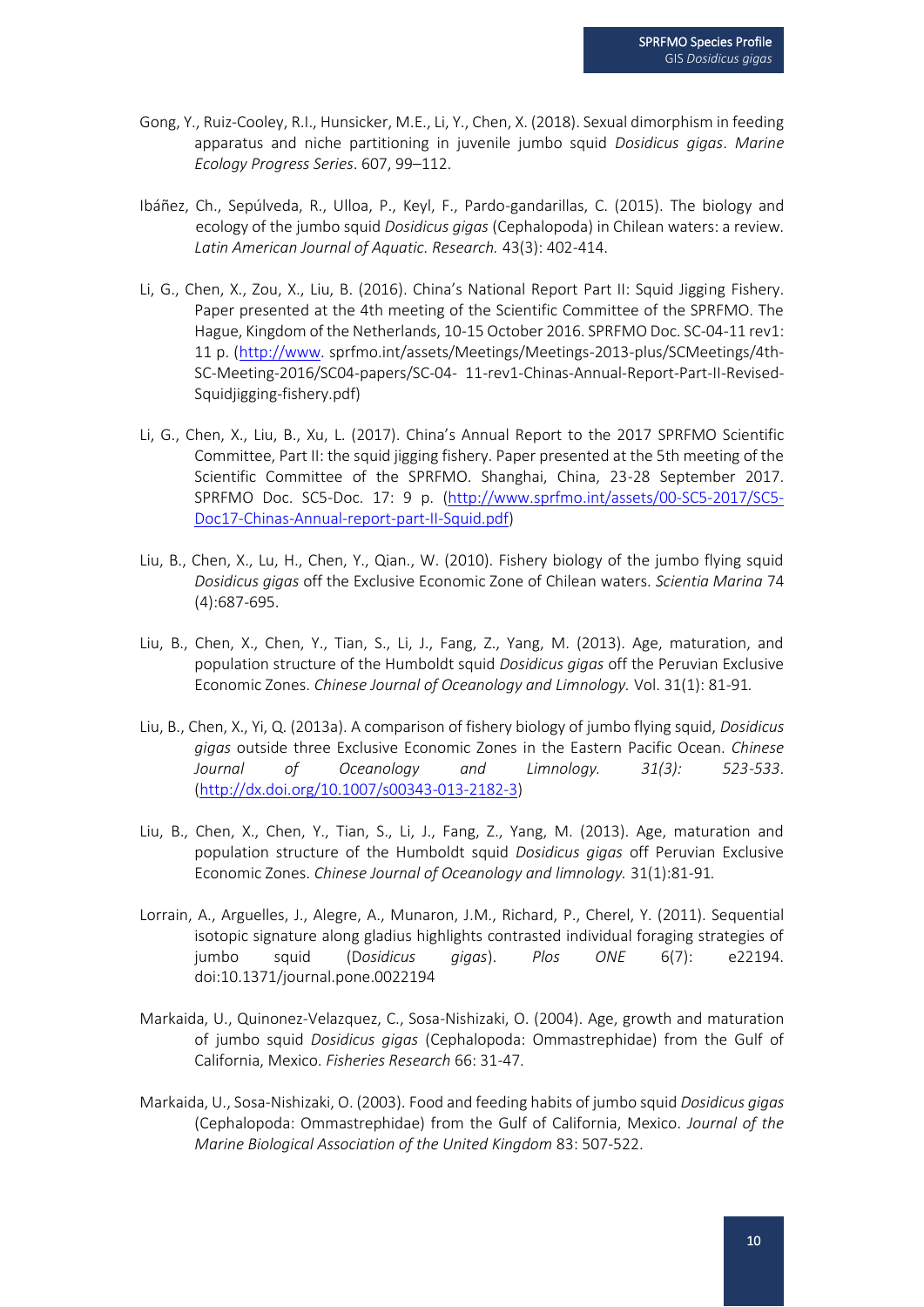- Markaida, U. (2006a). Food and feeding of jumbo squid *Dosidicus gigas* in the Gulf of California and adjacent waters after the 1997-98 El Nino event. *Fisheries Research* 79(1-2): 16- 27.
- Markaida, M. (2006b). Population structure and reproductive biology of jumbo squid *Dosidicus gigas*from the Gulf of California after the 1997-98 El Nino event. *Fisheries Research 19*: 28-37.
- Masuda, S., Yokawa, K., Yatsu, A., Kawahara, S. (1998). Growth and population structure of *Dosidicus gigas* in the Southeastern Pacific Ocean. In: Okutani, T. (Ed.) Contributed papers to International symposium on large pelagic squids, July 18-19, 1996, JAMARC, Tokyo, pp. 107-118.
- Nesis, K.N. (1983). *Dosidicus gigas*. In Boyle, P.R. (Ed.), Cephalopod Life Cycles. Volume 1. Academic Press, London. 215-231.
- Nigmatullin, C.M., Nesis, K.N., Arkhipkin, A.I. (2001). A review on the biology of the jumbo squid *Dosidicus gigas* (Cephalopoda: Ommastrephidae). *Fisheries Research* 54: 9-19.
- Nigmatullin, Ch.M. (2002). Preliminary estimates of total stock size and production of Ommastrephid squids in the world ocean. *Bulletin of Marine Science* 71(2): 1134.
- Nigmatullin, Ch., Markaida, U. (2008). Oocyte development, fecundity and spawning strategy of large sized jumbo squid *Dosidicus gigas* (Oegopsida: Ommastrephinae). *Journal of the Marine Biological Association of the United Kingdom,* 89(4):789-801.
- Rodhouse, P.G., Nigmatullin, Ch.M. (1996). Role as consumers. *Philosophical Transactions of the Royal Society B: Biological Sciences* 351: 1003–1022.
- Roper, F.E., Nigmatullin, C., Jereb P. (2010). Family Ommastrephidae *Steenstrup, 1857*: 269- 347. *In* P. Jereb & C.F.E. Roper, eds. (2010). Cephalopods of the world. An annotated and illustrated catalogue of cephalopod species known to date. Volume 2. Myopsid and Oegopsid Squids. FAO Species Catalogue for Fishery Purposes, FAO, Rome, No. 4, Vol. 2: 605p. +10 colour plates. <http://www.fao.org/3/i1920e/i1920e.pdf>
- Ruiz-Cooley, R.I., Markaida, U., Gendron, D., Aguiniga, S. (2006). Stable isotopes in jumbo squid (*Dosidicus gigas*) beaks to estimate its trophic position: comparison between stomach contents and stable isotopes. *Journal of the Marine Biological Association of the United Kingdom* 86(2): 437-445.
- Sakai, M., Tsuchiya, K., Mariategui, L., Wakabayashi, T., Yamashiro, C. (2017). Vertical migratory behavior of jumbo squid (*Dosidicus gigas*) off Peru: records of Acoustic and pop-up Tags. JARQ 51(2): 171-179[. https://www.jircas.go.jp](https://www.jircas.go.jp/)
- Sakai, M., Vijai, D., Yamashiro, C., Wakabayashi, T. (2018). Observations on embryos and embryonic development from an egg mass of the jumbo squid *Dosidicus gigas*spawned under captive conditions. *Boletin Instituto Mar Perú* 33(2): 153-159.
- Sandoval-Castellanos, E., Uribe-Alcocer, M., Díaz-Jaimes, P. (2007). Population genetic structure of jumbo squid (*Dosidicus gigas*) evaluated by RAPD analysis. *Fisheries Research.* 83: 113–118*.*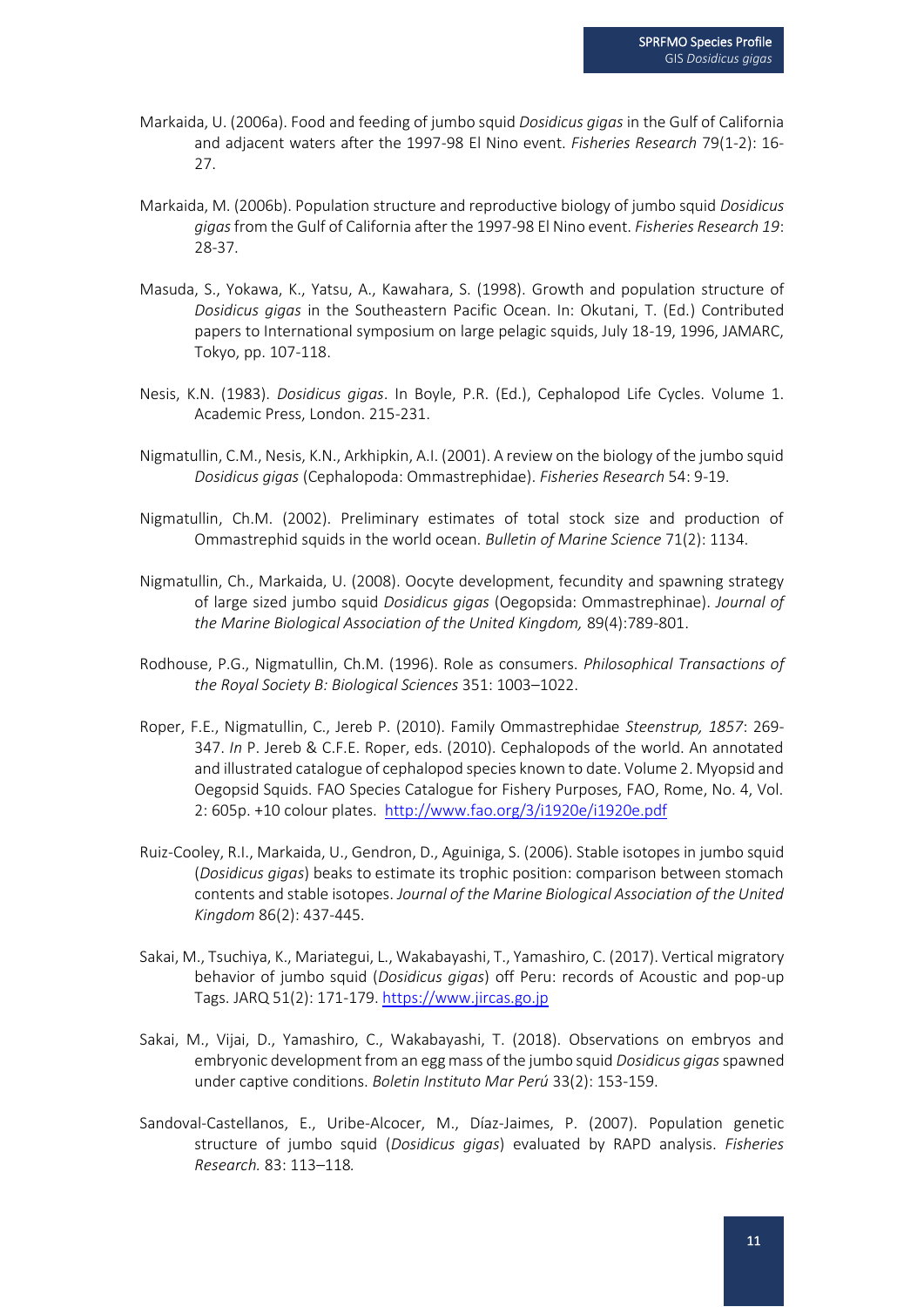- Sandoval-Castellanos, E., Uribe-Alcocer, M., Díaz-Jaimes, P. (2009). Lack of genetic differentiation among size groups of jumbo squid (*Dosidicus gigas*). *Ciencias Marinas.*  35(4): 419–428.
- Sandoval-Castellanos, E., Uribe-Alcocer, M., Díaz-Jaimes, P. (2010). Population genetic structure of the Humboldt squid (*Dosidicus gigas*, d'Orbigny, 1835) inferred by mitochondrial DNA analysis. *Journal of Experimental Marine Biology and Ecology. 385: 73–78.*
- Shchetinnikov, A.S. (1989). Food spectrum of *Dosidicus gigas* (Oegopsida) in the ontogenesis. *Zoologicheskii Zhurnal* 68: 28-39 [In Russian with English Abstract].
- Staaf, D., Camarillo-Coop, S., Haddock, S., Nyack, A.L., Payne, J., Salinas-Zavala, C., Seibel, B., Trueblood, L., Widmer, C. (2008). Natural egg mass deposition by the Humboldt squid (*Dosidicus gigas*) in the Gulf of California and characteristics of hatchlings and paralarvae. *Journal of the Marine Biological Association of the United Kingdom,*  88(4):759-770*.*
- Staaf, D.J., Ruiz-Cooley, R.J., Elliger, C., Lebaric, Z., Campos, B., Markaida, U., Gilly, W.F. (2010). Ommastrephid squids *Sthenoteuthis oualaniensis* and *Dosidicus gigas* in the eastern Pacific show convergent biogeographic breaks but contrasting population structures. *Marine Ecology Progress Series.* 418: 165-178
- Taipe, A., Yamashiro, C., Mariategui, L., Rojas, P., Roque, C. (2001). Distributions and concentrations of jumbo flying squid (*Dosidicus gigas*) off the Peruvian coast between 1991 and 1999. *Fisheries Research* 54: 21-32.
- Tafur, R., Villegas, P., Rabi, M., Yamashiro, C. (2001). Dynamics of maturation, seasonality and reproduction and spawning grounds of the jumbo squid *Dosidicus gigas* (Cephalopoda: Ommastrephidae) in Peruvian waters. *Fisheries Research* 54: 35-50.
- Tafur, R., Rabi, M. (1997). Reproduction of the jumbo flying squid, *Dosidicus gigas* (Orbingy, 1835) (Cephalopoda: Ommastrephidae) off Peruvian coasts. *Scientia Marina* 61 (suppl. 2): 33-37.
- Tafur, R., Perea, A., Buitrón, B. (2018). Aspectos reproductivos del calamar gigante *Dosidicus gigas* (d'orbigny, 1835) en el mar peruano. *Boletín Instituto Mar Perú*. 33 (2):119-136.
- Wormuth, J.H. (1976). The biogeography and numerical taxonomy of the oegopsid squid family Ommastrephidae in the Pacific Ocean. *Bulletin of the Scripps Institution of Oceanography.* 23: 90 p*.*
- Wormuth, J.H. (1998). Workshop deliberations on the Ommastrephidae; a brief history of their systematics; and a review of the systematics, distribution, and biology of the genera *Martialia* Rochebrune and Mabille, 1889; *Todaropsis* Girard, 1890; *Dosidicus* Steenstrup, 1857; *Hyaloteuthis* Gray, 1849 and *Eucleoteuthis* Berry, 1916. In Voss, N. A., M. Vecchione, R. B. Toll & M. J. Sweeney (Eds.) *Systematics and biogeography of cephalopods. Smith. Contrib. Zool.* 586 (II): 373-384.